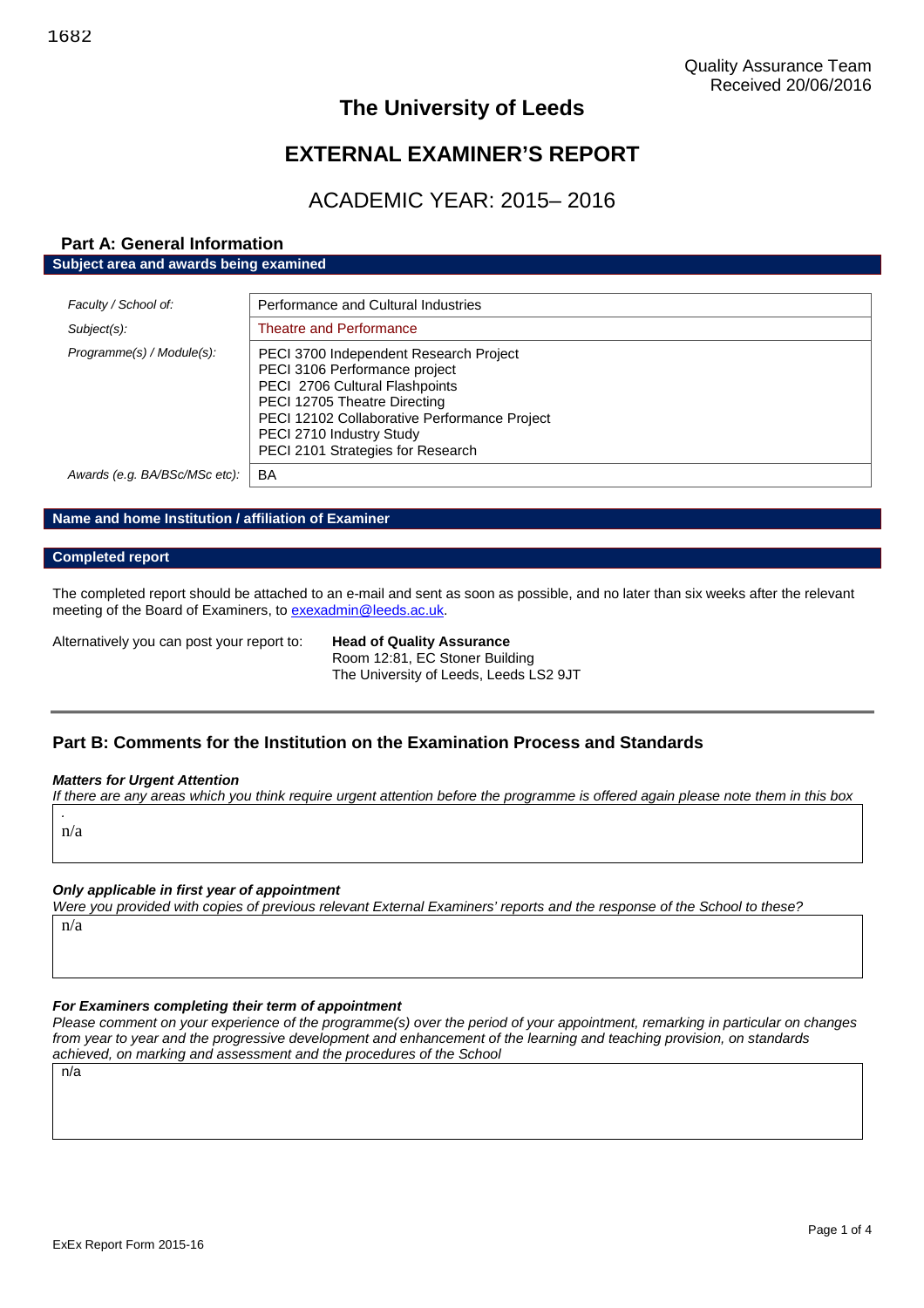#### **Standards**

- **1. Please indicate the extent to which the programme Aims and Intended Learning Outcomes (ILOs) were commensurate with the level of the award**
	- *The appropriateness of the Intended Learning Outcomes for the programme(s)/modules and of the structure and content of the programme(s);*
	- *The extent to which standards are appropriate for the award or award element under consideration.*

The programme continues to achieve high standards of teaching and learning with the best students achieving standards that surpass UG standards. The modules are distinctive, ambitious, research led and engaging for students. The programme was operating a revised structure this year with the stage 3 performance project being introduced at stage 1. This was reportedly highly successful and a credit to the staff who managed an intensive programme of practical work across the curriculum whilst operating with a reduced team (due to staff absences for research and medical leave). I was impressed by the ways in which students interacted with historical material to produce original insights and conceptually sophisticated writing in Cultural Flashpoints and the Performance Project. This was not evident in the newly introduced Directing module, however, where students would benefit from engaging with the production histories in which their work is situated and where the curriculum needs to broaden students' knowledge of contemporary theatre directors. Whilst the programme as a whole is carefully structured to ensure progression, students may need to be encouraged to do the joined up thinking that will create connections between modules. The Independent Research Project, for example demonstrate impressive breadth and scope in terms of topics, but students might produce more focussed and in depth studies if they pursued areas of interest introduced at stage 2 so that they are starting from a more advanced position. They might also productively build on Strategies for Research, using the literature review as a foundation for the IRP research. This is a common issue arising from modular structures responsive to student choice. Students need to be encouraged to develop agency as learners, scaffolding the knowledge they acquire as they move through the programme

#### **2. Did the Aims and ILOs meet the expectations of the national subject benchmark (where relevant)?**

 *The comparability of the programme(s) with similar programme(s) at other institutions and against national benchmarks and the Framework for Higher Education Qualifications.*

The learning outcomes of the revised programme and new modules are consistent with and reflective of the revised benchmark statement for Drama, Dance and Performing Arts. The programme compares favourably with Drama and theatre studies programmes at similar institutions. There are excellent opportunities for learning through placements (employability) and through project work in social and community settings, identified as important features in the revised benchmarking statement. What is particularly impressive about the Leeds curriculum is its coverage of drama, dance and performing arts with students engaging with film and television, contemporary dance and popular music as well as the staple diet of theatre and performance histories, criticism and practices. Leeds students also benefit from the strong scenographic expertise of the staff team which ensures they engage holistically with attention to the visual and auditory aspects of performance environments in their theatre making (and writing).

#### **3. Please comment on the assessment methods and the appropriateness of these to the ILOs**

 *The design and structure of the assessment methods, and the arrangements for the marking of modules and the classification of awards;*

#### *The quality of teaching, learning and assessment methods that may be indicated by student performance.*

There continues to be a very good range of teaching, learning and assessment methods. There is evidence of the full marking range being used, although there is some clustering of marks across modules in the 62 to 75 range. Students continue to perform better in practical work than in written, but the gap is narrowing and this is particularly evident in work at the top of the range (e.g. Performance Project with 13 First Class marks for practice and 8 for essays). I was provided with evidence of moderating processes this year (as requested) and I was impressed by the rigour and detail. I referred to plagiarism procedures in last year's report and noted a much higher level of referrals arising from a programme of staff development and a policy of early intervention in academic malpractice so that students are identified at the earliest opportunity and given targeted support to ensure they understand and comply with academic referencing conventions. This is now excellent practice. Leeds is commendable in retaining continuous assessment in spite of the burden on staff to support and evidence process based marking. Given the volume of practical work across the programme this year as a consequence of the curriculum being in transition, this is particularly commendable. It was evident that staff were carrying higher supervision and marking loads for the Individual Research Project this year due to staffing resources. This led to some changes in second marking and moderating procedures which, however, continue to be rigorous. I was concerned about the increased workload for staff but understand that this is being addressed for next year. There is still a need for consistency in the presentation of examiners packs. The majority are in very good order, sent (or made available) in good time with module guidelines, the full run of marks and issues identified for the attention of the external. For practical work, however, documentation needs to be more clearly presented so that examiners can easily identify productions and students. This material needs to be made available in advance as it is time consuming to review.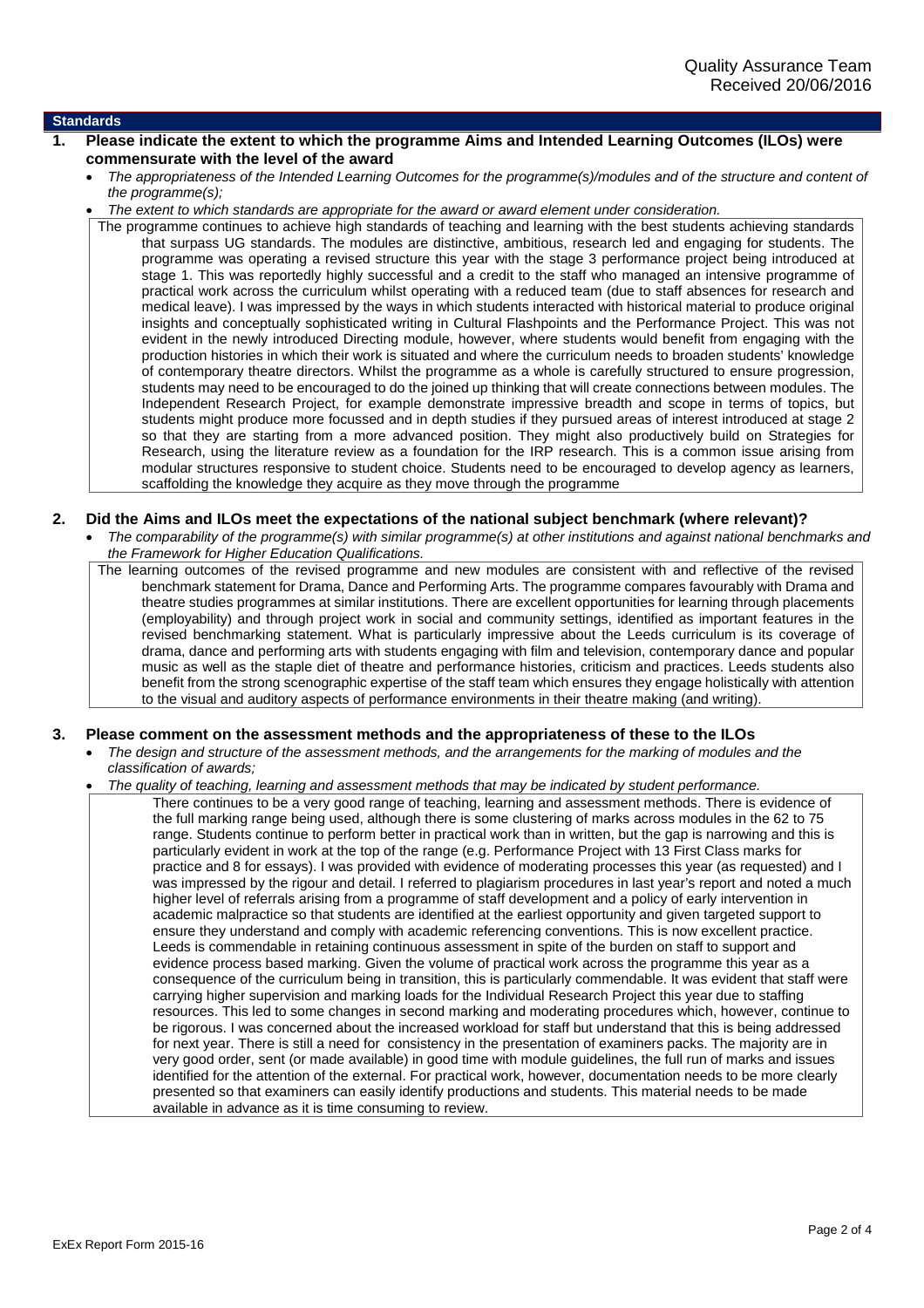## **4. Were students given adequate opportunity to demonstrate their achievement of the Aims and ILOs?**

- *The academic standards demonstrated by the students and, where possible, their performance in relation to students on comparable courses;*
- *The strengths and weaknesses of the students as a cohort.*

Academic standards are very good and consistent with comparable programmes in the UK. Indeed, I consider Leeds to be extremely rigorous and fair in their adherence to criteria. There appeared to be a higher prevalence of marks in the 2.2 range across levels 2 and 3 this year, but the marking was verified as appropriate. In some institutions, practical group work marks can contribute to grade inflation and I was impressed by the strategies developed to prevent this with students continuing to be marked individually and these marks being clearly differentiated from the group performance. I was still aware of the prevalence of borderline marks and would encourage staff to avoid these where possible and to determine whether the work is in the higher or lower category as this will generate a clearer profile at the end of the programme. As indicated above, students would benefit from transferring learning across modules and it would be useful to consider strategies to develop this. Some staff have invited 3rd year students to brief 2nd year students on their experience of particular modules. As I suggested last year, it would be useful to sample a cross section of work from individual students to get a sense of how they perform across different modules and to have insight into the student assessment experience.

#### **5. For Examiners responsible for programmes that include clinical practice components, please comment on the learning and assessment of practice components of the curriculum** n/a

## **6. Please comment on the nature and effectiveness of enhancements to the programme(s) and modules since the previous year**

*It would be particularly helpful if you could also identify areas of good practice which are worthy of wider dissemination.*

It was evident from the first year examination board that the new curriculum and the introduction of the practical project at stage one had been extremely successful in terms of creating group cohesion and in student performance with some outstanding profiles across practical and written components.

Good practice is evident in the structures developed for supporting staff and students in plagiarism awareness and prevention.

Continuous assessment procedures to support and evidence process marking is also distinctive and commendable with staff using a variety of strategies to monitor project development.

The introduction of Directing to the programme needs to be monitored and reviewed for next year to ensure that this doesn't become too resource intensive and that standards are maintained. This will be popular with students and care needs to be taken that the teaching and delivery is appropriate to the changing context of contemporary theatre practice. Students would benefit from access to the production work of current directors (e.g. seeing and reviewing productions) and need to develop research skills, demonstrating familiarity with the production histories of the texts they are working with. The documentation for this module needs to be presented in ways that enable examiners to easily and swiftly identify productions and students. On the basis of the material I saw, the text based work (practical and written) wasn't as strong as other areas of practice in the curriculum and this is an area where the relationship between practical and written work needs to be clearly articulated and where we might expect to find strong synergies.

# **7. Please comment on the influence of research on the curriculum and learning and teaching**

*This may include examples of curriculum design informed by current research in the subject; practice informed by research; students undertaking research.*

The curriculum is very clearly informed by staff research interests, particularly in terms of scenography, popular performance and cultural history, devised and physical theatre, applied theatre, audience engagement and performance and digital media. Students are clearly inspired and engaged by staff teaching to their research specialisms and this generates outstanding work from the more capable students. This is evident in dissertation work, practice based research informing the performance project, the research processes associated with the collaborative project and the very distinctive Cultural Flashpoints module which is particularly impressive in the originality of work produced and the capabilities of students as independent thinkers. Research strategies is an extremely important module within the curriculum design and it is to be hoped that this can be developed next year to ensure that students make progress from formative to summative assessment and build on this knowledge at stage 3.

# **8. Where the programme forms part of an Integrated PhD, please comment on the appropriateness of the programme as training for a PhD**

**n/a**

# **For Examiners involved in mentoring arrangements**

**9. If you have acted as a mentor to a new External Examiner or have received mentor support please comment here on the arrangements**

n/a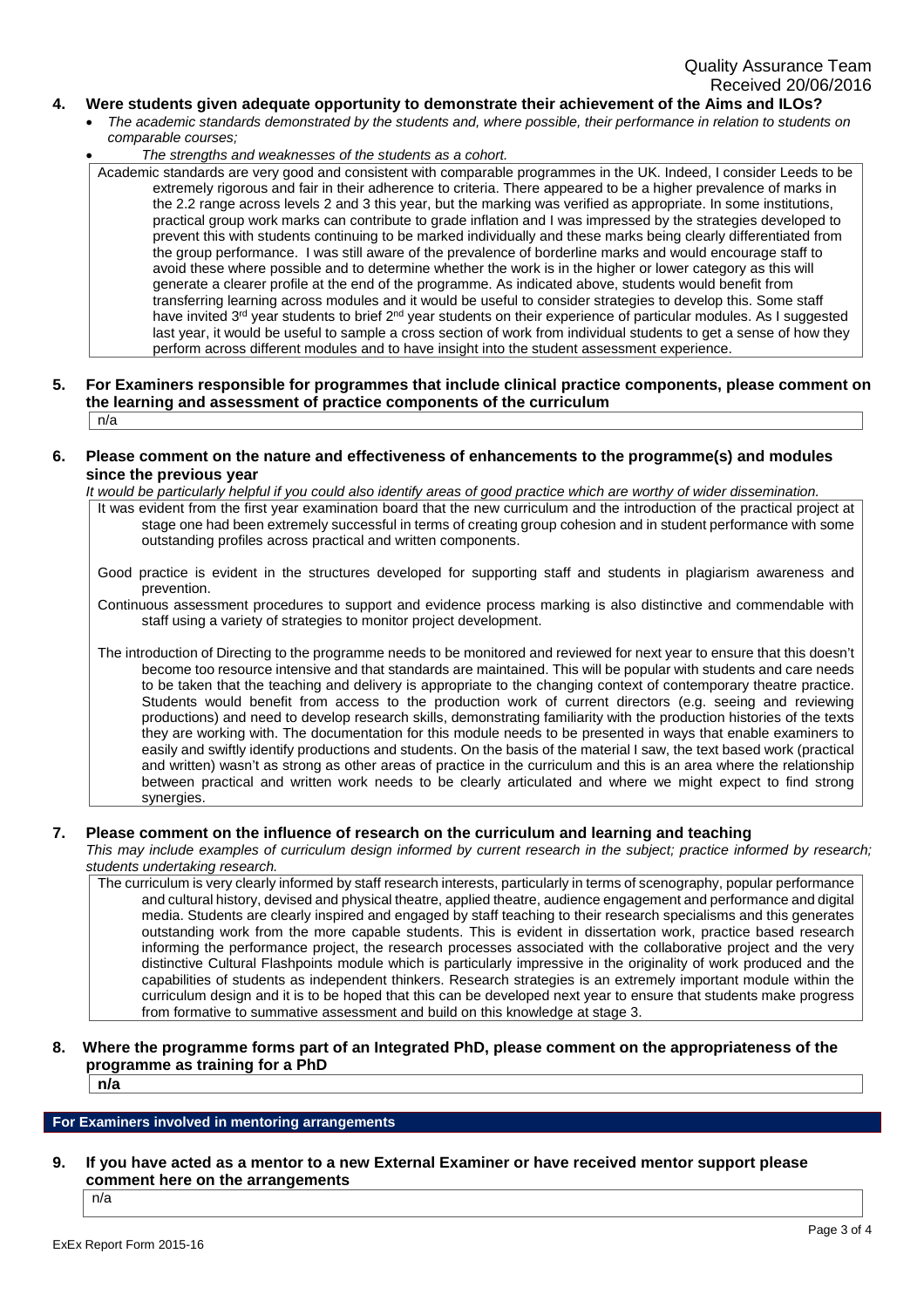#### **The Examination/Assessment Process**

**10. The University and its Schools provide guidance for External Examiners as to their roles, powers and responsibilities. Please indicate whether this material was sufficient for you to act effectively as an External Examiner.**

*Whether External Examiners have sufficient access to the material needed to make the required judgements and whether they are encouraged to request additional information.*

I was given access to a range of material through the VLE and it was helpful to have been sent some material in advance. There is a need to address documentation for practical work as referred to above. If students have produced programme notes or supplementary documentation it would be helpful to see this as well. There needs to be consistency across modules in the organisation of practice based materials for external examiners. It is not possible to review extensive amounts of practical work in the time spent with course materials on the day before the exam boards. This needs to be made available to the examiner in advance as a sample in the same way as written work.

**11. Did you receive appropriate documentation relating to the programmes and/or parts of programmes for which you have responsibility, e.g. programme specifications or module handbooks, marking criteria?** *The coherence of the policies and procedures relating to External Examiners and whether they match the explicit roles they are*

*asked to perform.*

Module handbooks were supplied and were generally in good order. Documentation of marking and moderating procedures was extremely detailed and helpful. As the programme is in transition, it would be helpful to have an overview of some kind (e.g. programme map) so that we can see where modules are situated in the new or previous programme, what is new or under revision etc.

- **12. Were you provided with all draft examination papers/assessments? Was the nature and level of the questions appropriate? If not, were suitable arrangements made to consider your comments?**  $n/a$
- **13. Was sufficient assessed / examined work made available to enable you to have confidence in your evaluation of the standard of student work? Were the scripts clearly marked/annotated?**

I was provided with comprehensive samples of work, covering the full range and student work had been very clearly annotated

- **14. Was the choice of subjects for dissertations appropriate? Was the method and standard of assessment appropriate?**
- **15. Were the administrative arrangements satisfactory for the whole process, including the operation of the Board of Examiners? Were you able to attend the meeting? Were you satisfied with the recommendations of the Board?**

The board was conducted with professionalism and efficiency. I fully endorse the recommendations.

**16. Were appropriate procedures in place to give due consideration to mitigating circumstances and medical evidence?**

Yes. This was attended to diligently.

#### **Other comments**

**Please use this box if you wish to make any further comments not covered elsewhere on the form**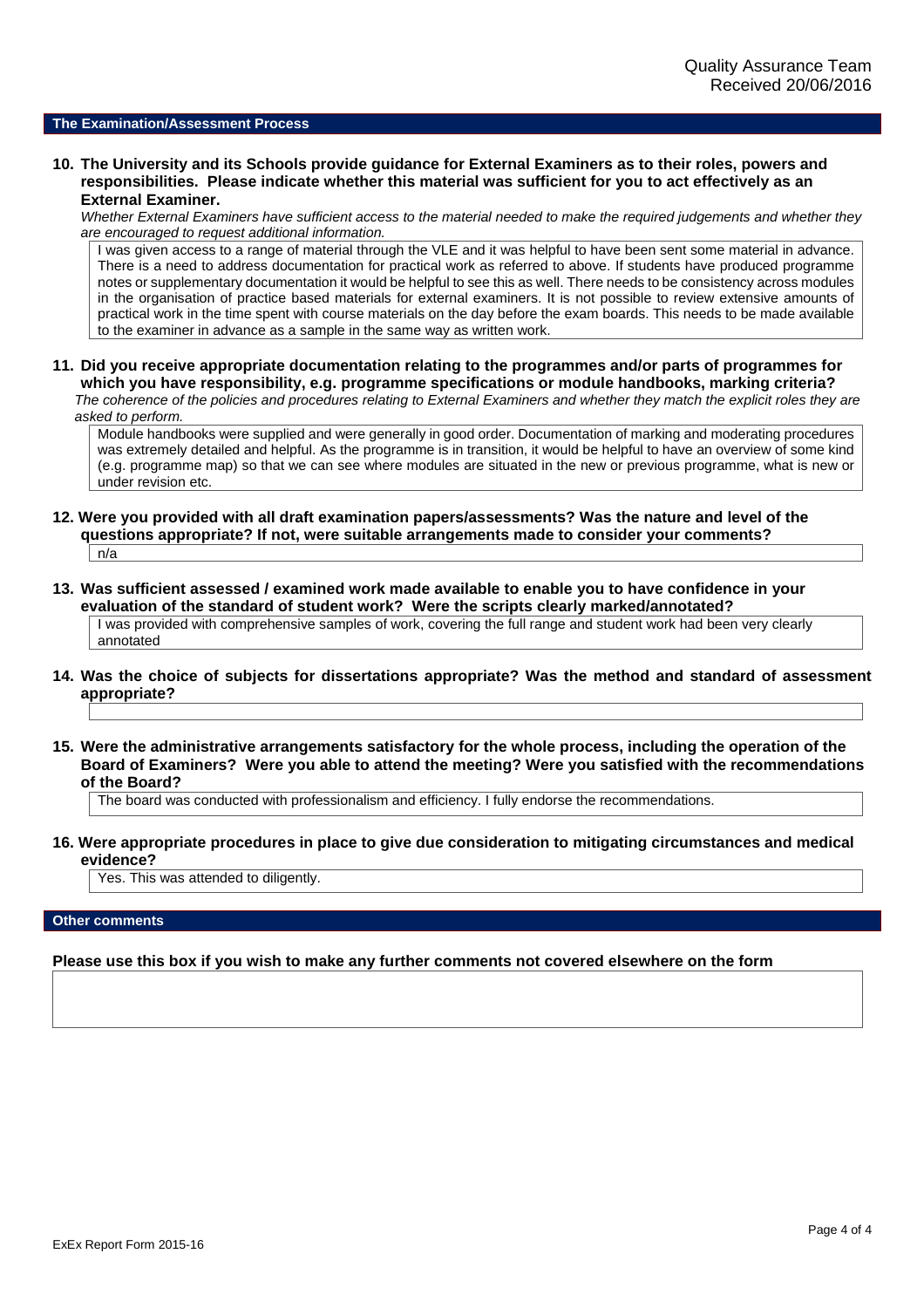# **The University of Leeds**

# **EXTERNAL EXAMINER'S REPORT**

# ACADEMIC YEAR: 2015– 2016

# **Part A: General Information Subject area and awards being examined**

| Faculty / School of:          | School of Performance and Cultural Industries |
|-------------------------------|-----------------------------------------------|
| Subject(s):                   | Theatre and Performance                       |
| Programme(s) / Module(s):     | PECI 2501, 2503, 2506, 2507, 2708, 3501, 9001 |
| Awards (e.g. BA/BSc/MSc etc): | BA                                            |

# **Name and home Institution / affiliation of Examiner**

#### **Completed report**

The completed report should be attached to an e-mail and sent as soon as possible, and no later than six weeks after the relevant meeting of the Board of Examiners, to [exexadmin@leeds.ac.uk.](mailto:exexadmin@leeds.ac.uk)

Alternatively you can post your report to: **Head of Quality Assurance**

Room 12:81, EC Stoner Building The University of Leeds, Leeds LS2 9JT

# **Part B: Comments for the Institution on the Examination Process and Standards**

#### *Matters for Urgent Attention*

*.*

*If there are any areas which you think require urgent attention before the programme is offered again please note them in this box*

There are no areas for urgent attention this year.

#### *Only applicable in first year of appointment*

*Were you provided with copies of previous relevant External Examiners' reports and the response of the School to these?*

#### *For Examiners completing their term of appointment*

*Please comment on your experience of the programme(s) over the period of your appointment, remarking in particular on changes from year to year and the progressive development and enhancement of the learning and teaching provision, on standards achieved, on marking and assessment and the procedures of the School*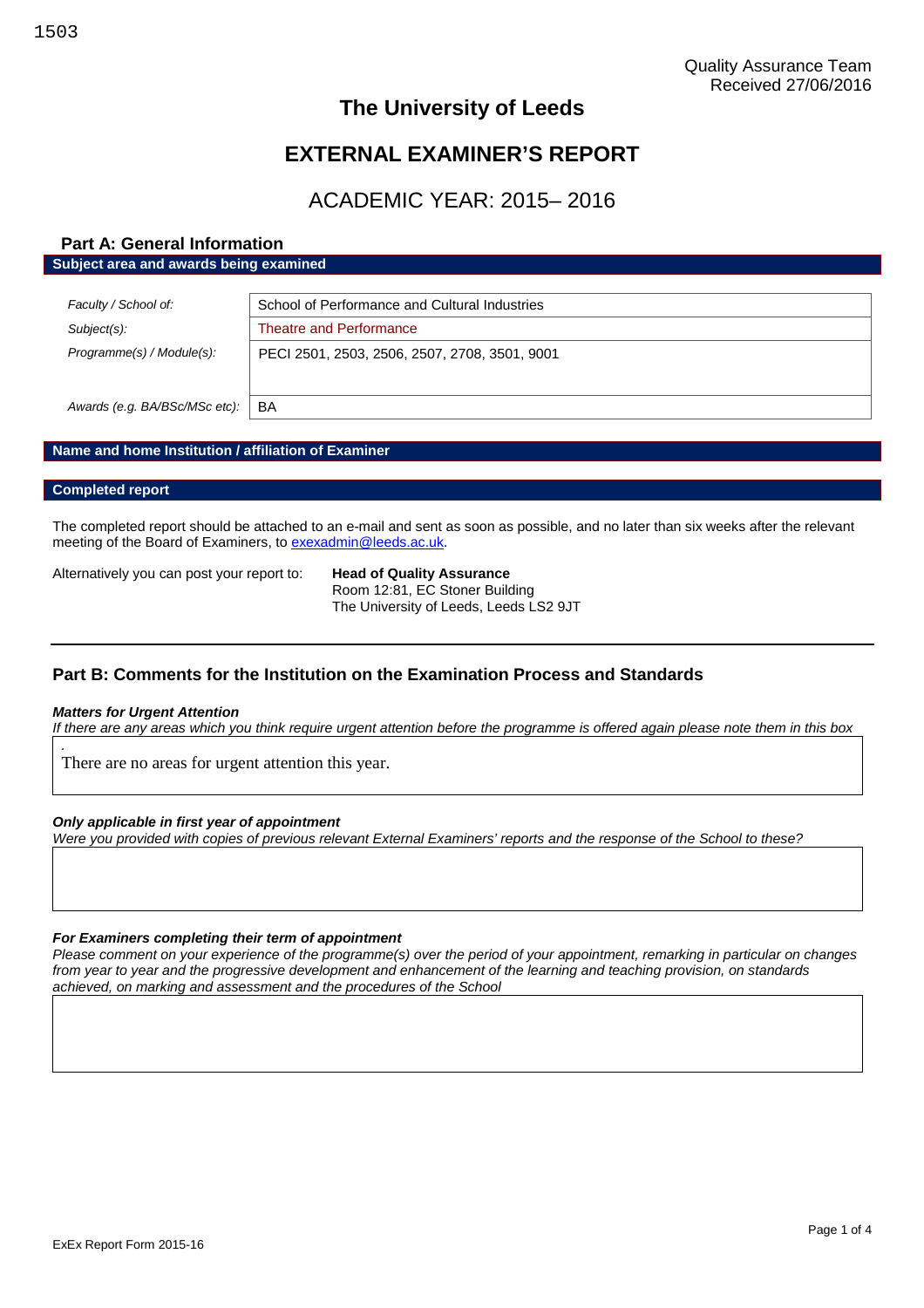## **Standards**

- **1. Please indicate the extent to which the programme Aims and Intended Learning Outcomes (ILOs) were commensurate with the level of the award**
	- *The appropriateness of the Intended Learning Outcomes for the programme(s)/modules and of the structure and content of the programme(s);*
	- *The extent to which standards are appropriate for the award or award element under consideration.*

There were no significant changes to the ILOs this year and so I can only repeat my comment from last year that these remain at an appropriate level for the programme levels examined. They are entirely in line with other similar institutions with which I am familiar. The programme is currently undergoing structural changes but I will not be overseeing these since I am coming to the end of my term of external examining. The more recent examiner will oversee their introduction as they filter into the second year next academic year.

#### **2. Did the Aims and ILOs meet the expectations of the national subject benchmark (where relevant)?**

 *The comparability of the programme(s) with similar programme(s) at other institutions and against national benchmarks and the Framework for Higher Education Qualifications.*

As above, the current courses at 2<sup>nd</sup> and 3<sup>rd</sup> year level are the same as last year and I therefore reiterate the same comments. The courses are commensurate with similar courses in other comparable institutions with which I am familiar. The Aims and ILOs are clearly stated in student handbooks and these map the national subject benchmark recommendations with clear indication of expected level and progression.

Consistent use of the VLE to outline the course aims, content and assessment modes/criteria provide an excellent base of communication with students. Assessment points and criteria are carefully linked to the aims for the course although, as expected in a theatre course, the modes of assessment for meeting these aims are diverse.

Each of the courses I looked at offered a good range of supporting bibliographies broken down into weekly segments and with both class readings and extensions for later essay research. As last year I also appreciated the supportive way that staff work with students on practical assignments through allocation of dedicated space for independent work and close monitoring of the group process.

#### **3. Please comment on the assessment methods and the appropriateness of these to the ILOs**

 *The design and structure of the assessment methods, and the arrangements for the marking of modules and the classification of awards;*

*The quality of teaching, learning and assessment methods that may be indicated by student performance.*

Without exception the feedback I saw for both written and practical courses was detailed and full. The online marking that has now been adopted across modules offered another layer of commentary that looked useful for student development and was being used consistently. As I have noted before, there is a strong culture evident here of tutors engaging with students' thinking and practice rather than merely evaluating assessments.

This year there were fewer borderline marks being used and the full range of marks was employed although there did not seem to be so many high first class marks being awarded. I could not see any problem with this. It just reflected the work presented. My only concern here was that in one module the essay marks rewarded excelling students but the presentation marks seemed to be bunched around a low 2.1. (Modernism and Postmodernism). The presentations in both this module and in Performer Training revealed some lack of confidence in students. They did not make best use of the performative possibilities offered by group presentation. Although when raised in the staff group discussion tutors suggested teaching on presentation skills is covered in the first year, I suggest that a very short 'formative' assessment prior to the presentations might raise the ambition and confidence of students in this form of assessment.

Last year I raised the issue of tracking 1<sup>st</sup> and 2<sup>nd</sup> markers interchanges prior to agreeing a mark and I received evidence of this in email exchanges that provided a paper trail. This could become more systemised to ensure the same process is used across all modules. Clearly this is most helpful for EEs and if any student complaints about marks are received.

#### **4. Were students given adequate opportunity to demonstrate their achievement of the Aims and ILOs?**

- *The academic standards demonstrated by the students and, where possible, their performance in relation to students on comparable courses;*
	- *The strengths and weaknesses of the students as a cohort.*

From the work viewed it was clear that students were given adequate opportunity to demonstrate their achievement of the Aims and ILOs. On most courses the marks followed the usual span to be expected on similar courses with which I am familiar and where one seminar group I noted seemed to achieve at a lower level the staff were able to explain why this had happened. I was not querying marks it should be noted but just asking about a pattern of marks.

As noted above I had a minor query about the support for students giving presentations.

Unusually this year I was asked to look at a set of presentations in POP 5 in response to issues raised by students concerning their marks. In my view, all four groups were marked fairly, given the final outcome that I viewed on DVD of all groups. The feedback forms were clearly written and explained concisely why the mark had been allocated. In most cases this was due to the descriptive tone taken in the presentation on projects rather than a more analytical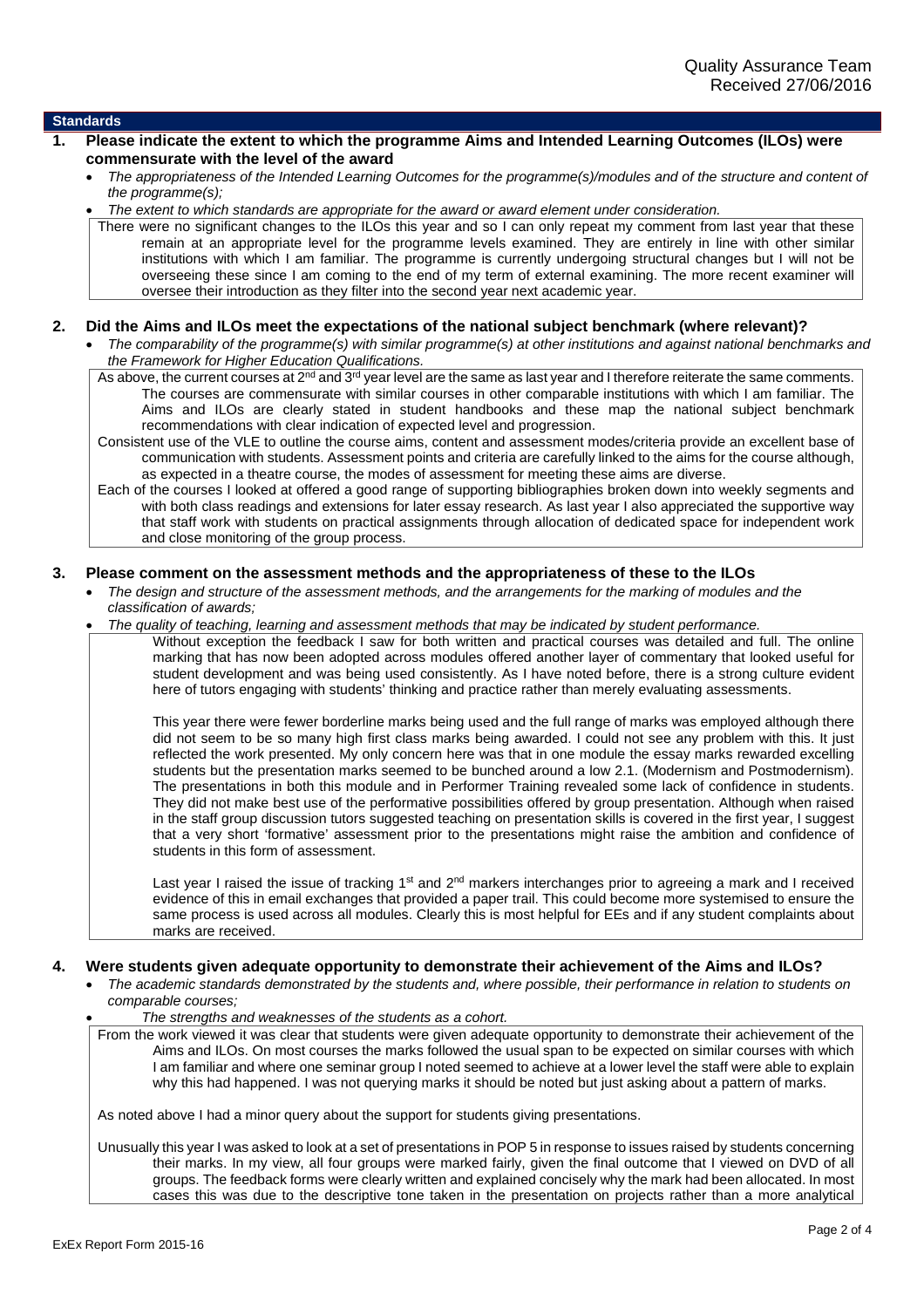approach. The performance on terrorism 'Are you a terrorist?' was strong in parts but had gaps where work was either elongated and wore thin or was ill thought through.

The three applied theatre projects B2, 3 and 4. showed student commitment and enthusiasm but the work remained at a somewhat basic level. In part this was through a failure to analyse project ideas sufficiently but it also seemed that there was insufficient literature searching undertaken to support and develop initial ideas. The groups would have benefited from more reference to case studies that could offer models of practice and enable them to aim for more precisely targeted workshop interventions.

**5. For Examiners responsible for programmes that include clinical practice components, please comment on the learning and assessment of practice components of the curriculum**  $N/A$ 

## **6. Please comment on the nature and effectiveness of enhancements to the programme(s) and modules since the previous year**

*It would be particularly helpful if you could also identify areas of good practice which are worthy of wider dissemination.* As noted above (3) the notes on 1<sup>st</sup> and 2<sup>nd</sup> marking moderation discussions were recorded more clearly.

I noted last year that there was some inconsistency between marks awarded and comments given in feedback. Of the work considered this year I did not see any similar discrepancy.

There were many examples of good practice, for instance in the manner that students are encouraged in POP 3 and 4 to use a range of media in their practical projects. I could see the progression of this through the POP modules, such that in the course on New Writing for example, students are confidently integrating performance, film, moveable props etc. along with developing their co-written scripts. In 'Performer Training' it was clear that the presentation brief was designed to support the larger essay assignment and the resulting work was of a very good standard. Tutors continue to direct students to performance practices outside the institution whether through shows or working in a range of different community settings. This enriches student experience and helps them to bridge university research and professional life.

# **7. Please comment on the influence of research on the curriculum and learning and teaching**

*This may include examples of curriculum design informed by current research in the subject; practice informed by research; students undertaking research.*

On the whole it is apparent that staff are able to teach to their research strengths and expertise. This is of great benefit to the students who learn within an active research environment that is up to date and of an excellent standard. This is evidenced both in the course content and structure but also in the very detailed feedback comments for student assessments. The suggestions for development, whether at a practical or theoretical level are nuanced and informative. This makes demands on students to be ambitious and to engage with current research and practical methodologies. The programme is enhanced by the range of specialisms brought by staff who are active in both written and practice based research outcomes.

My one concern about this is that the demands on staff time to support students achieving at the highest level is high. In particular I was impressed by the very careful support given to groups within their practical assessments. This certainly contributes to the level of achievement and the degree of professionalism students attain that will support their future in arts related work. However, the time commitment from the staff is considerable and I question how much this impacts on the time that they therefore have available for the research that strengthens the department?

# **8. Where the programme forms part of an Integrated PhD, please comment on the appropriateness of the programme as training for a PhD**

**N/A**

# **For Examiners involved in mentoring arrangements**

**9. If you have acted as a mentor to a new External Examiner or have received mentor support please comment here on the arrangements**

N/A

# **The Examination/Assessment Process**

**10. The University and its Schools provide guidance for External Examiners as to their roles, powers and responsibilities. Please indicate whether this material was sufficient for you to act effectively as an External Examiner.**

*Whether External Examiners have sufficient access to the material needed to make the required judgements and whether they are encouraged to request additional information.*

Yes I was given sufficient material and every effort was made for me to access materials as required.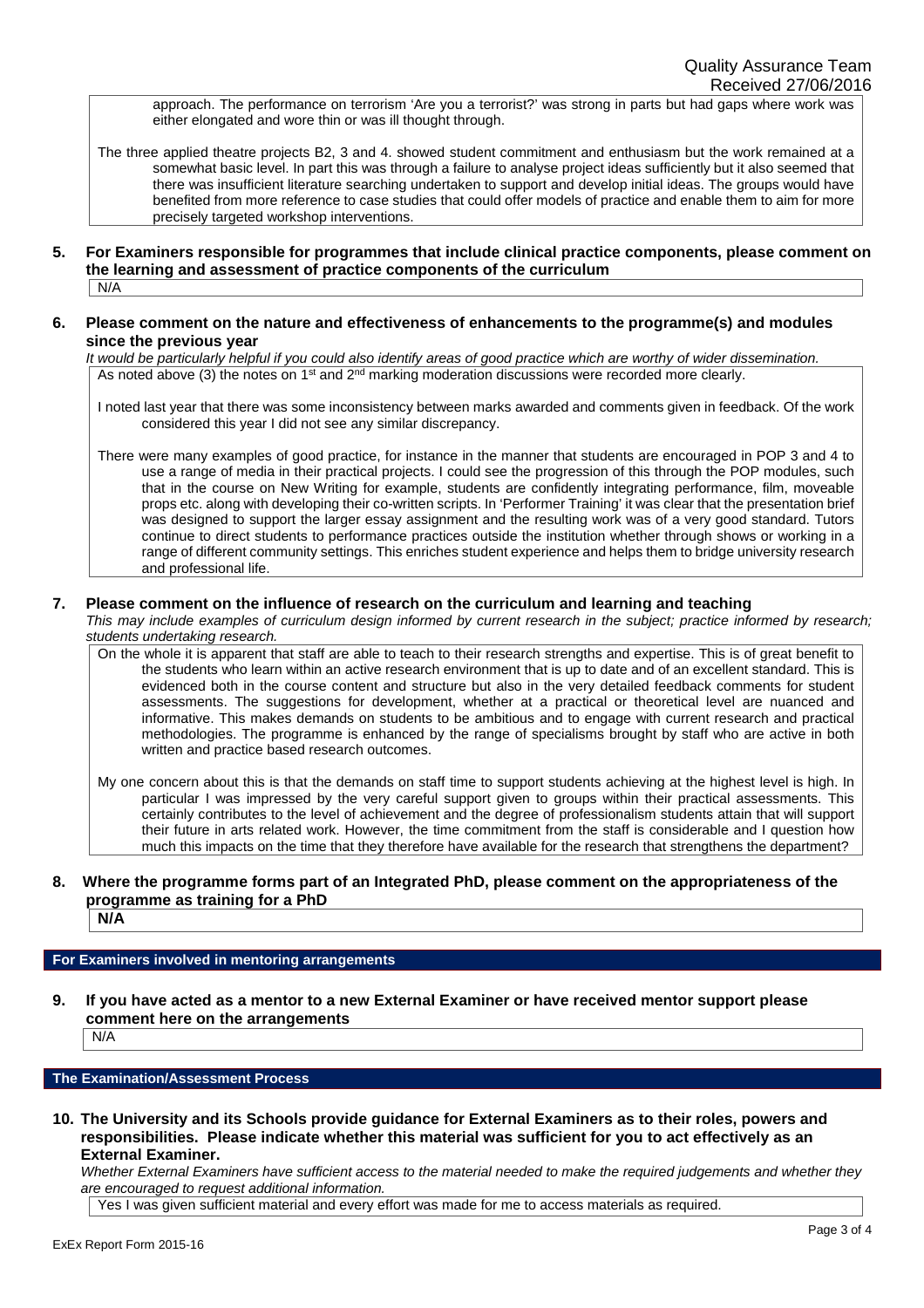**11. Did you receive appropriate documentation relating to the programmes and/or parts of programmes for which you have responsibility, e.g. programme specifications or module handbooks, marking criteria?** *The coherence of the policies and procedures relating to External Examiners and whether they match the explicit roles they are*

*asked to perform.* Yes this was all in good order and sufficient. The marking criteria is very well explained to students and the marking is clearly tailored to the assessment points.

**12. Were you provided with all draft examination papers/assessments? Was the nature and level of the questions appropriate? If not, were suitable arrangements made to consider your comments?**

This was all provided through prior email ziplock folders, hard copy on the day before the board or on VLE. The nature and level of essay questions and practical assignments were appropriate for each level of assessment. There was a good range of essay questions offered and where students were in charge of determining a project (practical work) they were supported by tutors to devise appropriate subject areas.

**13. Was sufficient assessed / examined work made available to enable you to have confidence in your evaluation of the standard of student work? Were the scripts clearly marked/annotated?**

This year I was invited to view practical work in Semester 1 as suggested last year. Unfortunately I could not make the date offered. However, it would still be a good idea to offer the opportunity for the EE to attend at least one practical project each year.

The Semester 1 materials arrived in good time and were well presented. This year as agreed I was also sent POP 4 prior to coming to Leeds, including DVDs of the practical work sent by post. This was very helpful in ensuring that I had sufficient time to look at 3 courses before coming to Leeds. However when I arrived to look at the other courses it was necessary to consider units where students had queried marks which included practical presentations to view on VLE. This was time consuming but necessary and it meant that I had very little time to consider one of the courses.

Since marking is carried out online now, it would be most helpful for the EE to receive an emailed coversheet detailing suggested essays etc. for consideration and the location of all materials required on the VLE. I'm not sure that there is a VLE repository for the practical work so this might still need to be sent out by post. If this could be done even just a couple of days prior to the exam pre-meet with the department, that would be helpful.

# **14. Was the choice of subjects for dissertations appropriate? Was the method and standard of assessment appropriate?**

 $N/A$ 

**15. Were the administrative arrangements satisfactory for the whole process, including the operation of the Board of Examiners? Were you able to attend the meeting? Were you satisfied with the recommendations of the Board?**

Yes, broadly these were satisfactory. However, there did seem to be a higher level of tension on timing in the department and the pressure to read assessed work and see quite a number of practical presentations prior to meeting with the staff team is rather stressful for EEs. I therefore suggested that it might be helpful to make the date for student submission of work a few days earlier. Staff would adhere to the usual turnaround of marking guidelines but since the students had submitted earlier would have a less pressurised time completing second marking, submitting final marks and following up on ECs.

I did attend the Board of Examiners meeting and this was run very efficiently with care taken on the few students who had anomalous results. This year again, the ECs had been discussed prior to the Board and without the EEs present which seemed entirely appropriate.

## **16. Were appropriate procedures in place to give due consideration to mitigating circumstances and medical evidence?**

Yes this seemed to be done very efficiently away from the board meeting. The department, as is the case in my own department and in others I have dealings with, are experiencing increased ECs. This is a continuing problem that in part has to do with publically documented increases in mental illness (especially depression and anxiety disorders) amongst young people. This is university wide issue that requires continued monitoring and development of strategies to best support students. This department demonstrated the use of clear guidelines in regard to ECs and a sympathetic but fair approach to making reasonable adjustments in marking and extensions.

#### **Other comments**

# **Please use this box if you wish to make any further comments not covered elsewhere on the form**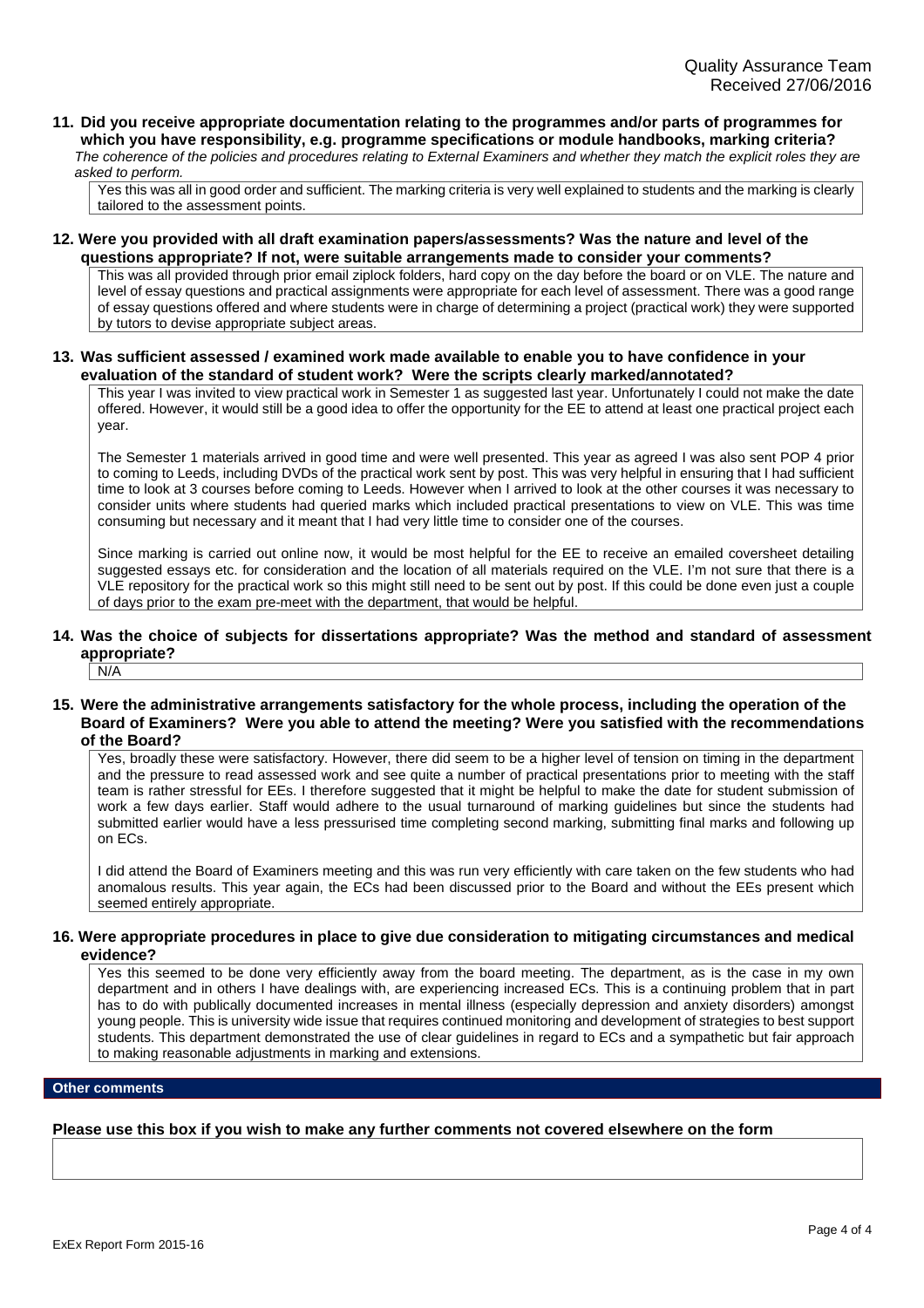# **FACULTY OF PERFORMANCE, VISUAL ARTS and COMMUNICATIONS EXTERNAL EXAMINER REPORT: SCHOOL RESPONSE**

| School:                        | PCI                                                                                                                                                                                                                                                                                                                                                                                                                                                                                                                                                                                                                                                                                                                                                                                                                                                                                                                                                                                                                                                                                                                                                                                                                                                                                                                                                                                                                                                                                                                                                                                                                                                                                                                         |                                                                                                                                                                                                                                                                                                                                      |
|--------------------------------|-----------------------------------------------------------------------------------------------------------------------------------------------------------------------------------------------------------------------------------------------------------------------------------------------------------------------------------------------------------------------------------------------------------------------------------------------------------------------------------------------------------------------------------------------------------------------------------------------------------------------------------------------------------------------------------------------------------------------------------------------------------------------------------------------------------------------------------------------------------------------------------------------------------------------------------------------------------------------------------------------------------------------------------------------------------------------------------------------------------------------------------------------------------------------------------------------------------------------------------------------------------------------------------------------------------------------------------------------------------------------------------------------------------------------------------------------------------------------------------------------------------------------------------------------------------------------------------------------------------------------------------------------------------------------------------------------------------------------------|--------------------------------------------------------------------------------------------------------------------------------------------------------------------------------------------------------------------------------------------------------------------------------------------------------------------------------------|
| Programme(s):                  | BA (Hons) Theatre & Performance                                                                                                                                                                                                                                                                                                                                                                                                                                                                                                                                                                                                                                                                                                                                                                                                                                                                                                                                                                                                                                                                                                                                                                                                                                                                                                                                                                                                                                                                                                                                                                                                                                                                                             |                                                                                                                                                                                                                                                                                                                                      |
| <b>External Examiner:</b>      | <<>>, <<>>, Programme Modules                                                                                                                                                                                                                                                                                                                                                                                                                                                                                                                                                                                                                                                                                                                                                                                                                                                                                                                                                                                                                                                                                                                                                                                                                                                                                                                                                                                                                                                                                                                                                                                                                                                                                               |                                                                                                                                                                                                                                                                                                                                      |
|                                | <<>>, <<>>, for School Common Modules                                                                                                                                                                                                                                                                                                                                                                                                                                                                                                                                                                                                                                                                                                                                                                                                                                                                                                                                                                                                                                                                                                                                                                                                                                                                                                                                                                                                                                                                                                                                                                                                                                                                                       |                                                                                                                                                                                                                                                                                                                                      |
| <b>Academic Session:</b>       | 2015/16                                                                                                                                                                                                                                                                                                                                                                                                                                                                                                                                                                                                                                                                                                                                                                                                                                                                                                                                                                                                                                                                                                                                                                                                                                                                                                                                                                                                                                                                                                                                                                                                                                                                                                                     |                                                                                                                                                                                                                                                                                                                                      |
| Comment:                       |                                                                                                                                                                                                                                                                                                                                                                                                                                                                                                                                                                                                                                                                                                                                                                                                                                                                                                                                                                                                                                                                                                                                                                                                                                                                                                                                                                                                                                                                                                                                                                                                                                                                                                                             | Response / Action:                                                                                                                                                                                                                                                                                                                   |
| <b>General comments</b>        |                                                                                                                                                                                                                                                                                                                                                                                                                                                                                                                                                                                                                                                                                                                                                                                                                                                                                                                                                                                                                                                                                                                                                                                                                                                                                                                                                                                                                                                                                                                                                                                                                                                                                                                             |                                                                                                                                                                                                                                                                                                                                      |
| with<br>level and progression. | $\le$ : the current courses at 2 <sup>nd</sup> and 3 <sup>rd</sup> year level are the<br>same as last year and I therefore reiterate the<br>same comments. The courses are commensurate<br>similar courses in other comparable<br>institutions with which I am familiar. The Aims and<br>ILOs are clearly stated in student handbooks and<br>these map the national subject benchmark<br>recommendations with clear indication of expected<br><>: The learning outcomes of the revised programme and<br>new modules are consistent with and reflective of<br>the revised benchmark statement for Drama,<br>Dance and Performing Arts. The programme<br>compares favourably with Drama and theatre<br>studies programmes at similar institutions. There<br>are excellent opportunities for learning through<br>placements (employability) and through project<br>work in social and community settings, identified as<br>important features in the revised benchmarking<br>statement. What is particularly impressive about<br>the Leeds curriculum is its coverage of drama,<br>dance and performing arts with students engaging<br>with film and television, contemporary dance and<br>popular music as well as the staple diet of theatre<br>and performance histories, criticism and practices.<br>Leeds students also benefit from the strong<br>scenographic expertise of the staff team which<br>ensures they engage holistically with attention to<br>the visual and auditory aspects of performance<br>environments in their theatre making (and writing).<br>The programme continues to achieve high standards of<br>teaching and learning with the best students<br>achieving standards that surpass UG standards | We are very pleased with the externals'<br>comments about the overall functionality<br>of our programme in relation to national<br>benchmarking standards, particularly<br>with regard to established strengths in<br>community-facing work, employability,<br>interdisciplinarity and the diversity of<br>performance environments. |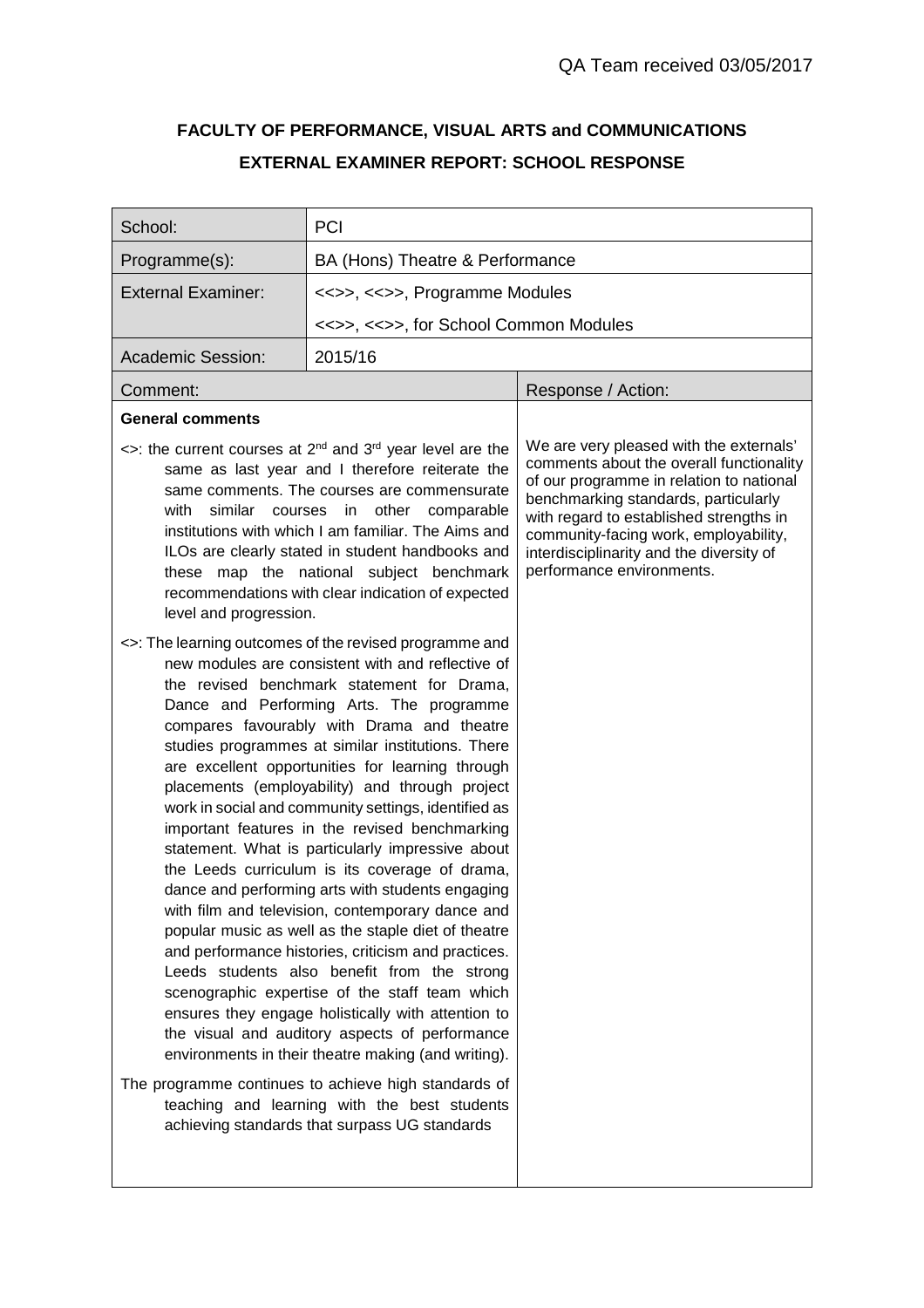# **Assessment and Feedback**

<>: There continues to be a very good range of teaching, learning and assessment methods. There is evidence of the full marking range being used, although there is some clustering of marks across modules in the 62 to 75 range. Students continue to perform better in practical work than in written, but the gap is narrowing and this is particularly evident in work at the top of the range (e.g. Performance Project with 13 First Class marks for practice and 8 for essays). I was provided with evidence of moderating processes this year (as requested) and I was impressed by the rigour and detail.

- <>: Leeds is commendable in retaining continuous assessment in spite of the burden on staff to support and evidence process based marking. Given the volume of practical work across the programme this year as a consequence of the curriculum being in transition, this is particularly commendable. It was evident that staff were carrying higher supervision and marking loads for the Individual Research Project this year due to staffing resources. This led to some changes in second marking and moderating procedures which, however, continue to be rigorous. I was concerned about the increased workload for staff but understand that this is being addressed for next year.
- <>: My one concern about this is that the demands on staff time to support students achieving at the highest level is high. In particular I was impressed by the very careful support given to groups within their practical assessments. This certainly contributes to the level of achievement and the degree of professionalism students attain that will support their future in arts related work. However, the time commitment from the staff is considerable and I question how much this impacts on the time that they therefore have available for the research that strengthens the department
- <>: Consistent use of the VLE to outline the course aims, content and assessment modes/criteria provide an excellent base of communication with students. Assessment points and criteria are carefully linked to the aims for the course although, as expected in a theatre course, the modes of assessment for meeting these aims are diverse.

Most degrees in our field do not make process part of their practical assessment and we are proud that our criteria and their application provide means of continuing to do so.

The newly introduced workload tool has been used for 16/17 staffing level and discussions are ongoing with HoS to address long-term staff absences.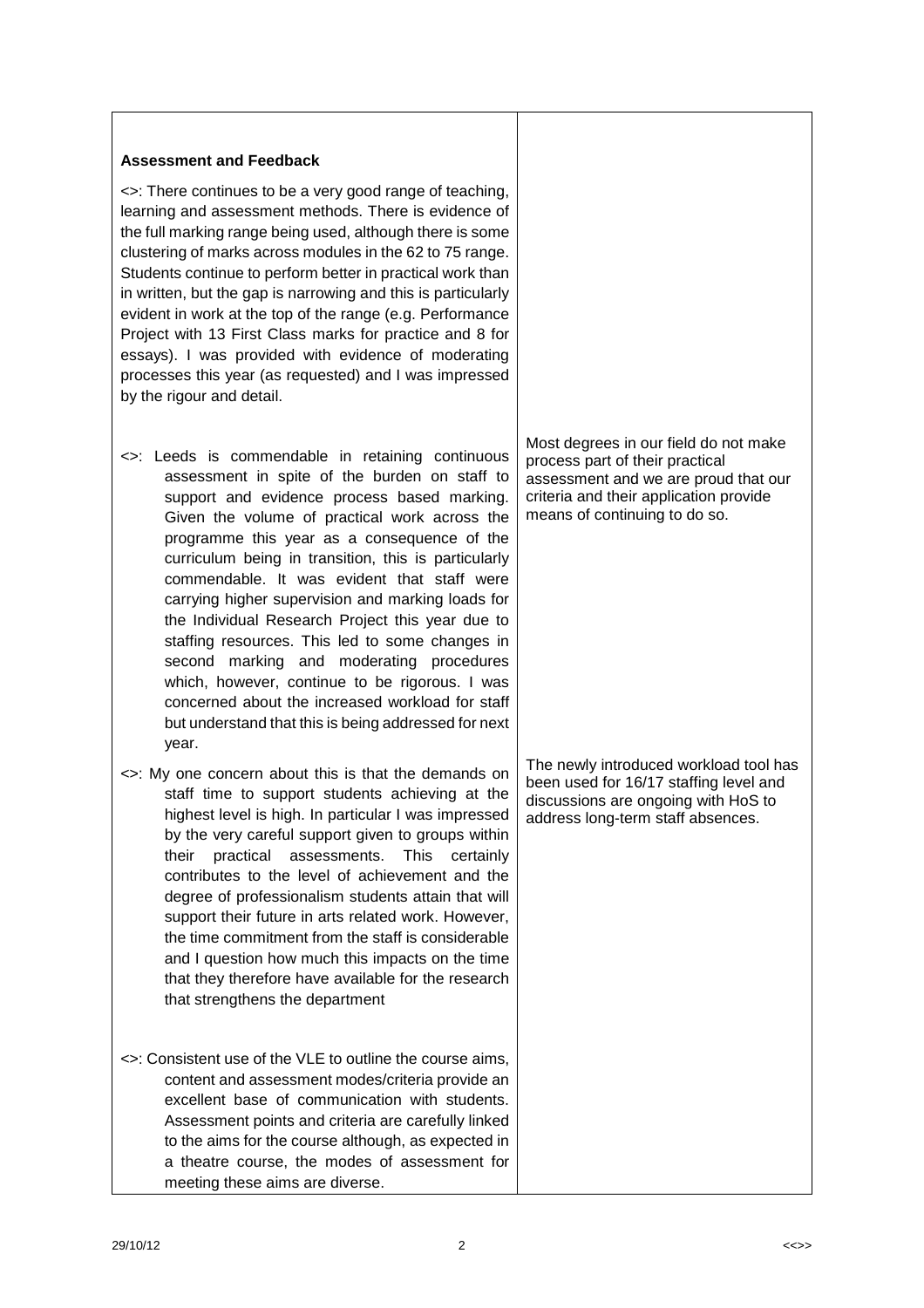| presentation. Although when raised in the staff group<br>discussion tutors suggested teaching on presentation<br>skills is covered in the first year, I suggest that a very<br>short 'formative' assessment prior to the presentations<br>might raise the ambition and confidence of students in<br>this form of assessment.<br><>: Academic standards are very good and consistent<br>with comparable programmes in the UK. Indeed, I<br>consider Leeds to be extremely rigorous and fair in their<br>adherence to criteria. There appeared to be a higher<br>prevalence of marks in the 2.2 range across levels 2<br>and 3 this year, but the marking was verified as<br>appropriate. In some institutions, practical group work<br>marks can contribute to grade inflation and I was<br>impressed by the strategies developed to prevent this<br>with students continuing to be marked individually and<br>these marks being clearly differentiated from the group<br>performance. I was still aware of the prevalence of | This endorses our policy of maintaining<br>the creative process as part of practical<br>assessments, but to apply criteria to<br>students individually after Year 1, rather<br>than award group marks. It has proved<br>good practice on PoP5, however, to<br>give students the choice as to which<br>sets of criteria they wish to be assessed<br>by, and whether as a group or as an<br>individual. |
|------------------------------------------------------------------------------------------------------------------------------------------------------------------------------------------------------------------------------------------------------------------------------------------------------------------------------------------------------------------------------------------------------------------------------------------------------------------------------------------------------------------------------------------------------------------------------------------------------------------------------------------------------------------------------------------------------------------------------------------------------------------------------------------------------------------------------------------------------------------------------------------------------------------------------------------------------------------------------------------------------------------------------|-------------------------------------------------------------------------------------------------------------------------------------------------------------------------------------------------------------------------------------------------------------------------------------------------------------------------------------------------------------------------------------------------------|
| 3<br>29/10/12                                                                                                                                                                                                                                                                                                                                                                                                                                                                                                                                                                                                                                                                                                                                                                                                                                                                                                                                                                                                                | <<>>                                                                                                                                                                                                                                                                                                                                                                                                  |

and close monitoring of the group process.

<>: Without exception the feedback I saw for both written and practical courses was detailed and full. The online marking that has now been adopted across modules offered another layer of commentary that looked useful for student development and was being used consistently. As I have noted before, there is a strong culture evident here of tutors engaging with students' thinking and practice rather than merely evaluating

<>: This year there were fewer borderline marks being

used and the full range of marks was employed although there did not seem to be so many high first class marks being awarded. I could not see any problem with this. It just reflected the work presented. My only concern here was that in one module the essay marks rewarded excelling students but the presentation marks seemed to be bunched around a low 2.1. (Modernism and Postmodernism). The presentations in both this module and in Performer Training revealed some lack of confidence in students. They did not make best use of

the performative possibilities offered by group

assessments.

<>: Each of the courses I looked at offered a good range of supporting bibliographies broken down into weekly segments and with both class readings and extensions for later essay research. As last year I also appreciated the supportive way that staff work with students on practical assignments through allocation of dedicated space for independent work The School has been at the forefront of using the VLE in ways which have enabled exchange and formative feedback, as well as standardising marking practice. This has been recognised at University level and it a great encouragement our External Examiners also endorse our continuing work.

> This is a useful impulse for discussion in the T&P team – also with regard to presentation skills as part of module assessments on the new BA (Hons) T&P.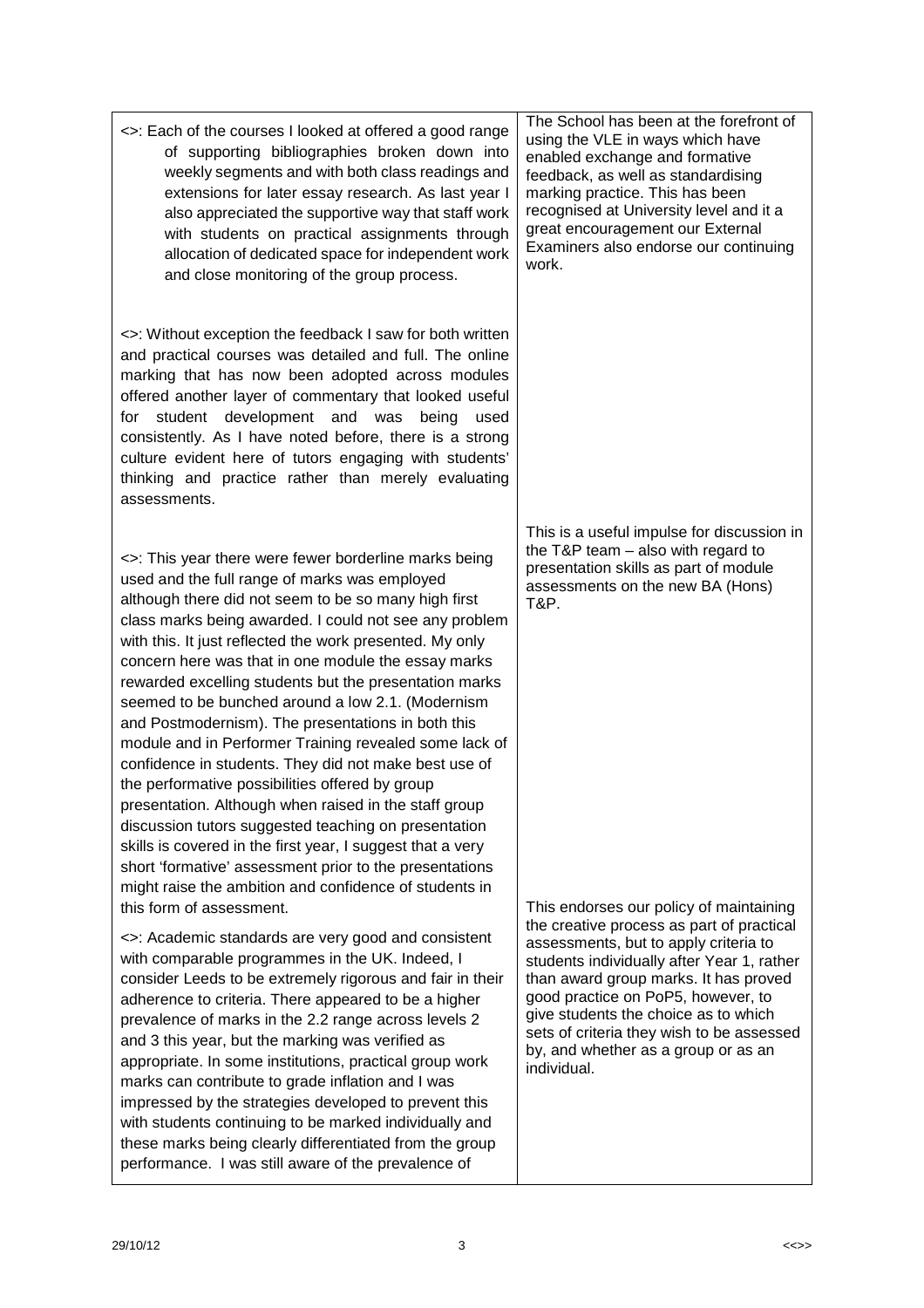| borderline marks and would encourage staff to avoid                                                                                                                                                                                                                                                                                                                                                                                                                                                                                                                                                                                                                                                                                                                                                                                                                                                                       |                                                                                                                                                                                                                                                                                                        |
|---------------------------------------------------------------------------------------------------------------------------------------------------------------------------------------------------------------------------------------------------------------------------------------------------------------------------------------------------------------------------------------------------------------------------------------------------------------------------------------------------------------------------------------------------------------------------------------------------------------------------------------------------------------------------------------------------------------------------------------------------------------------------------------------------------------------------------------------------------------------------------------------------------------------------|--------------------------------------------------------------------------------------------------------------------------------------------------------------------------------------------------------------------------------------------------------------------------------------------------------|
| these where possible and to determine whether the                                                                                                                                                                                                                                                                                                                                                                                                                                                                                                                                                                                                                                                                                                                                                                                                                                                                         |                                                                                                                                                                                                                                                                                                        |
| work is in the higher or lower category as this will                                                                                                                                                                                                                                                                                                                                                                                                                                                                                                                                                                                                                                                                                                                                                                                                                                                                      |                                                                                                                                                                                                                                                                                                        |
| generate a clearer profile at the end of the programme.                                                                                                                                                                                                                                                                                                                                                                                                                                                                                                                                                                                                                                                                                                                                                                                                                                                                   |                                                                                                                                                                                                                                                                                                        |
| Good practice                                                                                                                                                                                                                                                                                                                                                                                                                                                                                                                                                                                                                                                                                                                                                                                                                                                                                                             |                                                                                                                                                                                                                                                                                                        |
| <>: There were many examples of good practice, for<br>instance in the manner that students are<br>encouraged in POP 3 and 4 to use a range of<br>media in their practical projects. I could see the<br>progression of this through the POP modules, such<br>that in the course on New Writing for example,<br>students are confidently integrating performance,<br>film, moveable props etc. along with developing<br>their co-written scripts. In 'Performer Training' it<br>was clear that the presentation brief was designed<br>to support the larger essay assignment and the<br>resulting work was of a very good standard. Tutors<br>continue to direct students to performance<br>practices outside the institution whether through<br>shows or working in a range of different community<br>settings. This enriches student experience and<br>helps them to bridge university research and<br>professional life. | We are delighted with these comments<br>which affirm our robust standards of<br>teaching quality as well as our<br>commitment to the Leeds curriculum<br>(community-facing practical choices,<br>independent research, research-led<br>teaching fostering student's growing<br>research independence). |
| <>: 'This is very evidently a research led curriculum with<br>a good balance between what is needed to provide a<br>balanced diet of critical, historical, practical and<br>professional perspectives with original and innovative<br>specialist initiatives such as the cultural flashpoints<br>module that produced some outstanding work and is<br>some of the best second year work I have experienced.<br>Leeds benefits from a high quality research team and<br>their strengths in areas such as scenography, applied<br>theatre and practice as research more broadly are<br>evident throughout the programme.                                                                                                                                                                                                                                                                                                    |                                                                                                                                                                                                                                                                                                        |
| <>: On the whole it is apparent that staff are able to teach<br>to their research strengths and expertise. This is of<br>great benefit to the students who learn within an<br>active research environment that is up to date and<br>of an excellent standard. This is evidenced both in<br>the course content and structure but also in the<br>very detailed feedback comments for student<br>assessments. The suggestions for development,<br>whether at a practical or theoretical level are<br>nuanced and informative. This makes demands on<br>students to be ambitious and to engage with<br>current research and practical methodologies. The<br>programme is enhanced by the range of<br>specialisms brought by staff who are active in both<br>written and practice based research outcomes.                                                                                                                     |                                                                                                                                                                                                                                                                                                        |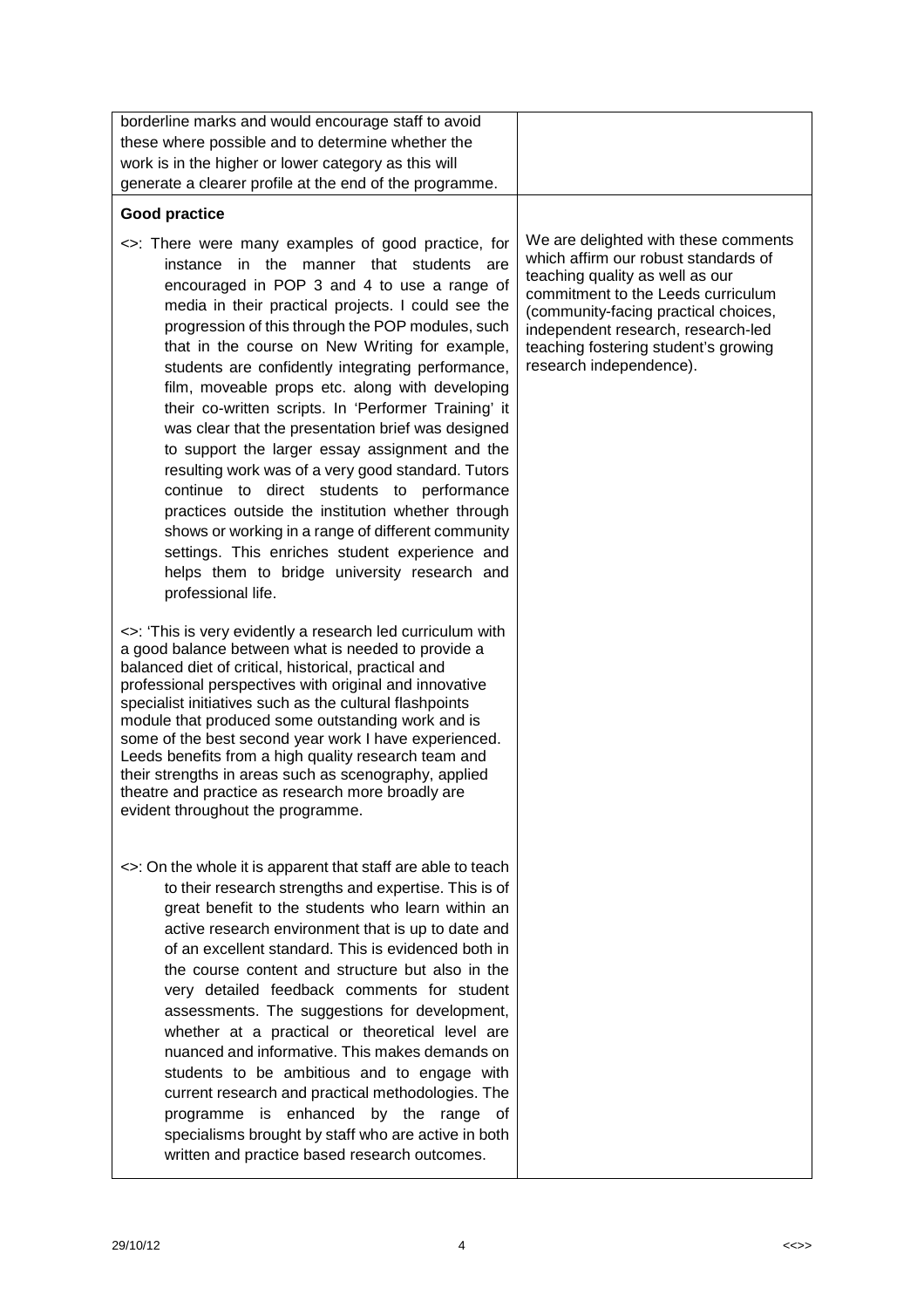| <>: Good practice is evident in the structures developed<br>for supporting staff and students in plagiarism<br>and<br>prevention.<br>Continuous<br>awareness<br>assessment procedures to support and evidence<br>marking<br>also<br>is<br>distinctive<br>and<br>process<br>commendable with staff using a variety of<br>strategies to monitor project development.<br><>:. The modules are distinctive, ambitious, research led<br>and engaging for students.                                                                                                                                                                                                                                                                                                                                                                                                                                                                                                                                                                                                                                                                      | We are continuously striving to<br>strengthen the links between our<br>research skills module at Level 2<br>(previously Strategies for Research,<br>now Researching Theatre &<br>Performance) and the Y3 Independent<br>Research Project. We have already<br>stepped up these efforts in inductions<br>and module lectures in 2016/17. |
|------------------------------------------------------------------------------------------------------------------------------------------------------------------------------------------------------------------------------------------------------------------------------------------------------------------------------------------------------------------------------------------------------------------------------------------------------------------------------------------------------------------------------------------------------------------------------------------------------------------------------------------------------------------------------------------------------------------------------------------------------------------------------------------------------------------------------------------------------------------------------------------------------------------------------------------------------------------------------------------------------------------------------------------------------------------------------------------------------------------------------------|----------------------------------------------------------------------------------------------------------------------------------------------------------------------------------------------------------------------------------------------------------------------------------------------------------------------------------------|
| <>: The Independent Research Project, for example<br>demonstrate impressive breadth and scope in terms of<br>topics, but students might produce more focussed and in<br>depth studies if they pursued areas of interest introduced<br>at stage 2 so that they are starting from a more advanced<br>position. They might also productively build on Strategies<br>for Research, using the literature review as a foundation<br>for the IRP research. This is a common issue arising from<br>modular structures responsive to student choice.<br>Students need to be encouraged to develop agency as<br>learners, scaffolding the knowledge they acquire as they<br>move through the programme.                                                                                                                                                                                                                                                                                                                                                                                                                                      |                                                                                                                                                                                                                                                                                                                                        |
| <>: The curriculum is very clearly informed by staff<br>interests, particularly in terms of<br>research<br>scenography, popular performance and cultural<br>history, devised and physical theatre, applied<br>theatre, audience engagement and performance<br>and digital media. Students are clearly inspired and<br>engaged by staff teaching to their research<br>specialisms and this generates outstanding work<br>from the more capable students. This is evident in<br>dissertation<br>work,<br>based<br>practice<br>research<br>informing the performance project, the research<br>processes associated with the collaborative project<br>and the very distinctive Cultural Flashpoints<br>module which is particularly impressive in the<br>originality of work produced and the capabilities of<br>students as independent thinkers. Research<br>strategies is an extremely important module within<br>the curriculum design and it is to be hoped that this<br>can be developed next year to ensure that students<br>make progress from formative to summative<br>assessment and build on this knowledge at stage<br>3. |                                                                                                                                                                                                                                                                                                                                        |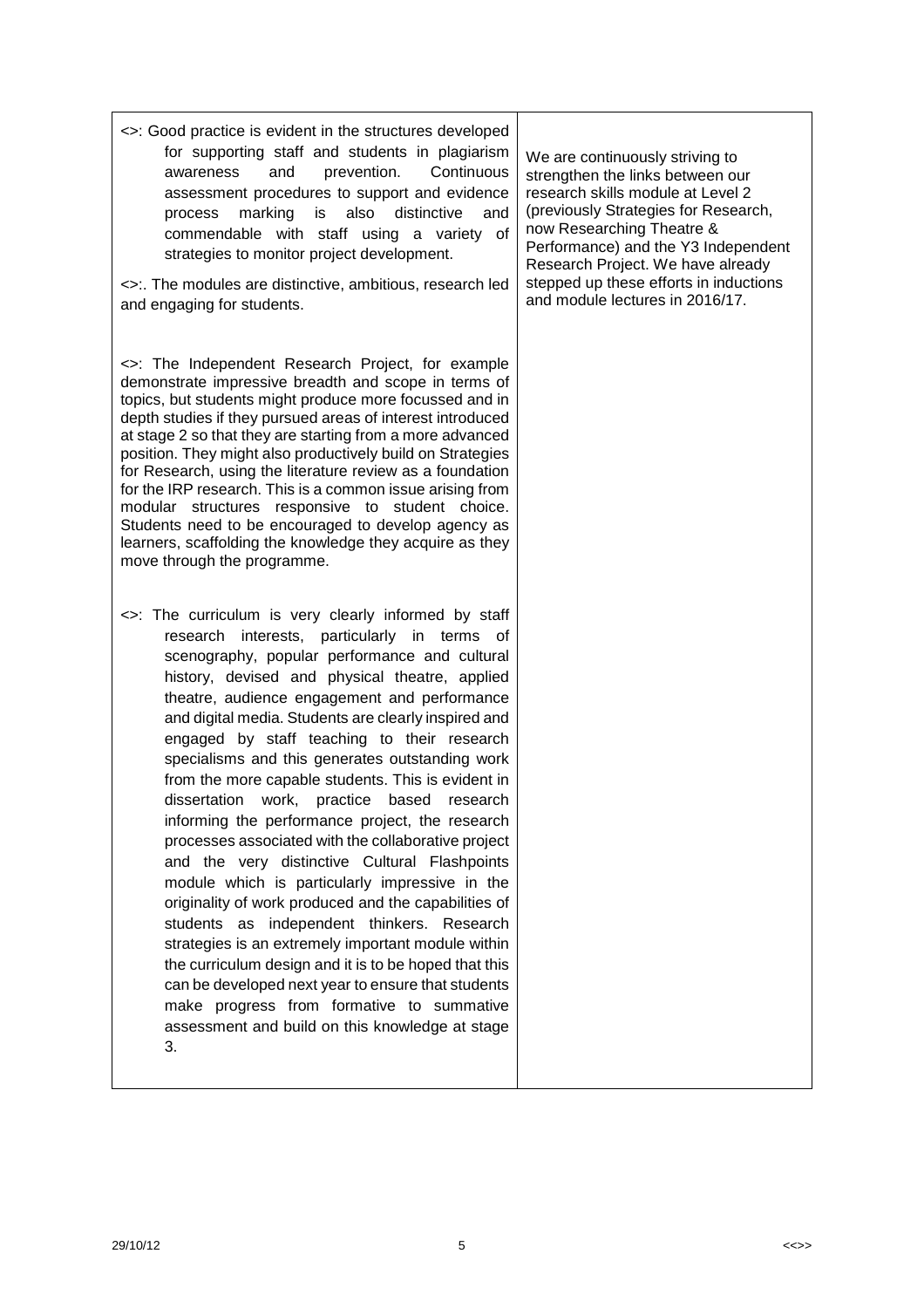| communication<br><b>Procedure</b><br>with<br>and<br><b>External</b>                                                                                                                                                                                                                                                                                                                                                                                                                                                                                                                                                                                                                                                                                                                                                   |                                                                                                                                                                                                                                                                                                          |
|-----------------------------------------------------------------------------------------------------------------------------------------------------------------------------------------------------------------------------------------------------------------------------------------------------------------------------------------------------------------------------------------------------------------------------------------------------------------------------------------------------------------------------------------------------------------------------------------------------------------------------------------------------------------------------------------------------------------------------------------------------------------------------------------------------------------------|----------------------------------------------------------------------------------------------------------------------------------------------------------------------------------------------------------------------------------------------------------------------------------------------------------|
| <b>Examiners</b>                                                                                                                                                                                                                                                                                                                                                                                                                                                                                                                                                                                                                                                                                                                                                                                                      |                                                                                                                                                                                                                                                                                                          |
|                                                                                                                                                                                                                                                                                                                                                                                                                                                                                                                                                                                                                                                                                                                                                                                                                       |                                                                                                                                                                                                                                                                                                          |
| <>: The Semester 1 materials arrived in good time and<br>were well presented. This year as agreed I was also sent<br>POP 4 prior to coming to Leeds, including DVDs of the<br>practical work sent by post. This was very helpful in<br>ensuring that I had sufficient time to look at 3 courses<br>before coming to Leeds.                                                                                                                                                                                                                                                                                                                                                                                                                                                                                            |                                                                                                                                                                                                                                                                                                          |
| <>: There is still a need for consistency in the<br>presentation of examiners packs. The majority are in very<br>good order, sent (or made available) in good time with<br>module guidelines, the full run of marks and issues<br>identified for the attention of the external. For practical<br>work, however, documentation needs to be more clearly<br>presented so that examiners can easily identify<br>productions and students. This material needs to be<br>made available in advance as it is time consuming to<br>review.                                                                                                                                                                                                                                                                                   | Discussions around this are currently<br>taking place within the programme<br>team, with different options around the<br>recording and storing of filmed footage<br>being considered.<br>We will also be more consistent in<br>sending out written feedback for<br>practical work to External Examiners. |
| <>: Since marking is carried out online now, it would be<br>most helpful for the EE to receive an emailed coversheet<br>detailing suggested essays etc. for consideration and the<br>location of all materials required on the VLE. I'm not sure<br>that there is a VLE repository for the practical work so this<br>might still need to be sent out by post. If this could be<br>done even just a couple of days prior to the exam pre-<br>meet with the department, that would be helpful.                                                                                                                                                                                                                                                                                                                          | This influenced our discussions around<br>submission dates for 2016/17 and as a<br>consequence, we believe that the<br>submission dates of practical projects<br>and particularly the IRP (due a week<br>earlier than in 16/17) are more in<br>balance with each other.                                  |
| <>: [] it might be helpful to make the date for student<br>submission of work a few days earlier. Staff would adhere<br>to the usual turnaround of marking guidelines but since<br>the students had submitted earlier would have a less<br>pressurised time completing second marking, submitting<br>final marks and following up on ECs.                                                                                                                                                                                                                                                                                                                                                                                                                                                                             |                                                                                                                                                                                                                                                                                                          |
| The introduction of Directing to the programme needs to<br>be monitored and reviewed for next year to ensure<br>that this doesn't become too resource intensive<br>and that standards are maintained. This will be<br>popular with students and care needs to be taken<br>that the teaching and delivery is appropriate to the<br>changing context of contemporary theatre practice.<br>Students would benefit from access to the<br>production work of current directors (e.g. seeing<br>and reviewing productions) and need to develop<br>research skills, demonstrating familiarity with the<br>production histories of the texts they are working<br>with. The documentation for this module needs to<br>be presented in ways that enable examiners to<br>easily<br>and<br>swiftly<br>identify productions<br>and | This was discussed at programme level<br>and with the module leader, with the<br>majority of points addressed for<br>2016/17. We are discussing issues of<br>documentation for our practical<br>assignments overall, so this concern will<br>also be addressed as part of that.                          |